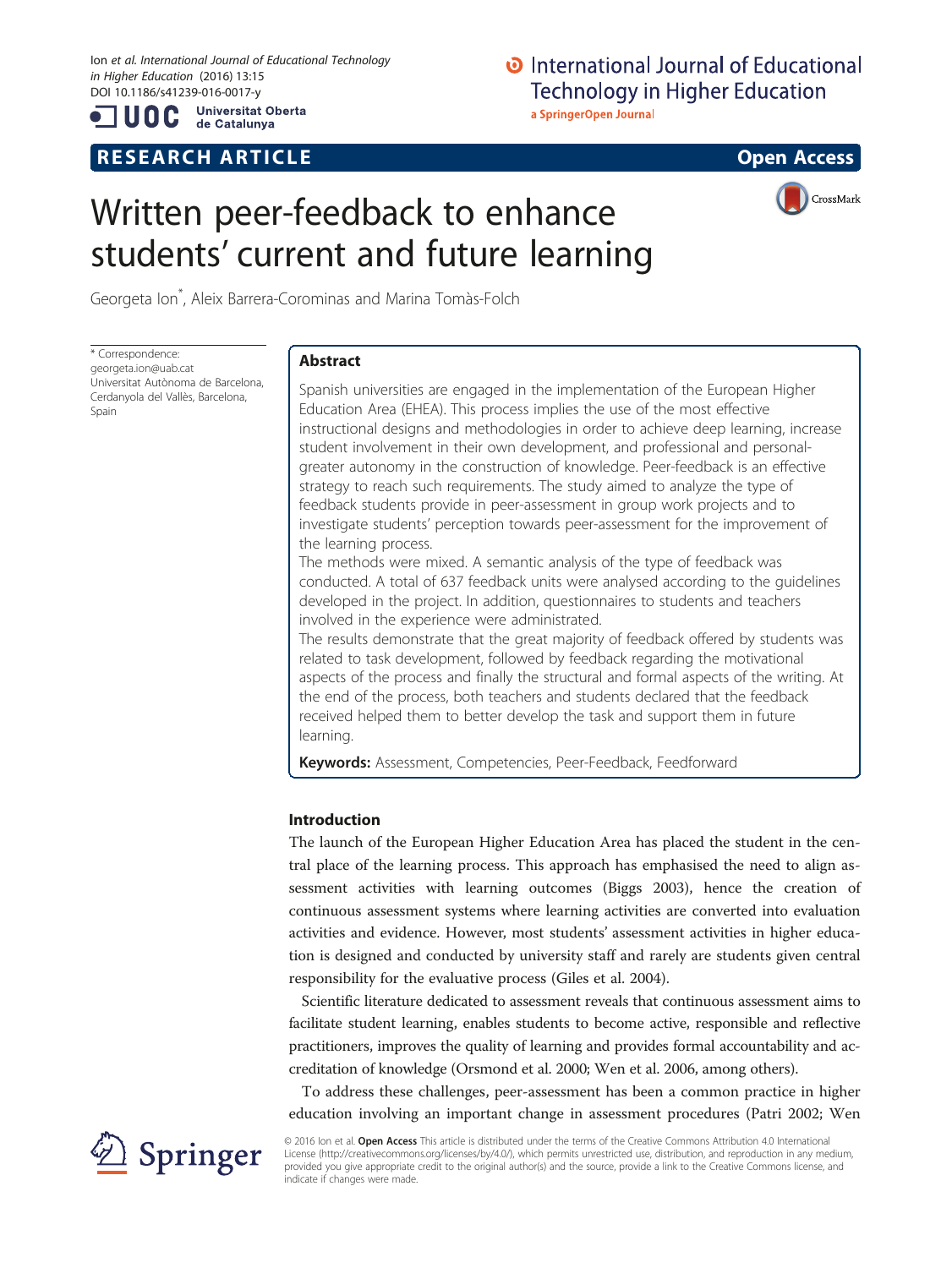et al. [2006](#page-10-0)). It is defined as a way whereby students assess the quality of their colleagues' performance and give feedback to one another (Dochy, Segers, & Sluijsmans [1999](#page-9-0); Sluijsmans et al. [2002\)](#page-10-0). It is designed to develop active autonomous learners who can think reflectively and take responsibility (Wen & Tsai [2006\)](#page-10-0). Therefore, peer-assessment is embedded in higher education to help students appraise their own work and that of others, and to adopt a more self-directed attitude towards their learning in preparation for their ongoing professional development and lifelong learning (Jaques [2000](#page-9-0); Falchikov [2001](#page-9-0)).

As part of the constructivist approach of education, feedback is considered to be a key component of the learning and assessment activity for the reflective construction of knowledge and lies in a transformed role for students in feedback and in a variety of forms: in targeting, generating and interpreting feedback and in communicating and engaging with it (Hounsell [2007\)](#page-9-0). Among the different types of procedures and methods, feedback includes qualitative comments involving groups of students or peers and has a series of strengths for students' learning, makes students more responsible for their actions, encourages a reflexive approach to learning, involves learners in judging their performance or that of their peers, and also the developing and using of evaluative expertise, and providing, seeking and utilising feedback.

Among the different types of feedback, peer-feedback appears as especially beneficial for the students' learning being eloquently articulated by Boud, Falchikov and others in a series of studies (Boud [1995;](#page-9-0) Falchikov [2001;](#page-9-0) Brew [1999\)](#page-9-0), focusing on the students' involvement in the process of feedback, understanding the substantial role of feedback for higher-quality learning outcomes to be achieved. Peer-feedback is provided by equal status learners and can be regarded both as a form of formative assessment, the counterpart of teacher feedback (Topping [1998](#page-10-0)), and as a form of collaborative learning (Van Gennip, Segers, & Tillema [2010](#page-10-0); among others). Peer-feedback supports the learning process by providing an intermediate check of the performance against the criteria, accompanied by feedback on strengths, weaknesses and/or suggestions for improvement (Falchikov [2001](#page-9-0)).

The use of peer-feedback is justified from different perspectives: Askew and Lodge ([2000](#page-9-0)) focused on the constructivist theories of learning where feedback is able to engage both teacher and students in a reflexive and collaborative dialog. As assessees, students receive feedback and may make improvements accordingly. Through such processes, peer feedback becomes a strategy for formative assessment and a tool for reflection by students (Cheng & Warren [1999\)](#page-9-0). But, not all feedback leads to performance improvement. Nicol and Macfarlane-Dick ([2006](#page-9-0)) focused on self-regulation in learning which led to the drawing up of a set of principles for a good feedback practice. These authors highlight the students' capacity to self-regulate their learning which can be powerfully facilitated through well-designed feedback and formative assessment and can empower students to generate their own internal feedback in an effective way.

In addition, recent research at universities also demonstrates that the proactive feedback called feedforward (Carless et al. [2006;](#page-9-0) Boud & Molloy [2013](#page-9-0)) tends to be more useful in order to enhance students' self-regulation and stimulate the learning process. All these perspectives define an authentic and significant engagement in and with feedback as a condition for sustainability in students' learning. Strijbos et al. ([2010](#page-10-0)) add several conditions under which proactive feedback has a positive influence on future learning. This is focused on the type of writing (mostly syntactic and grammatical) which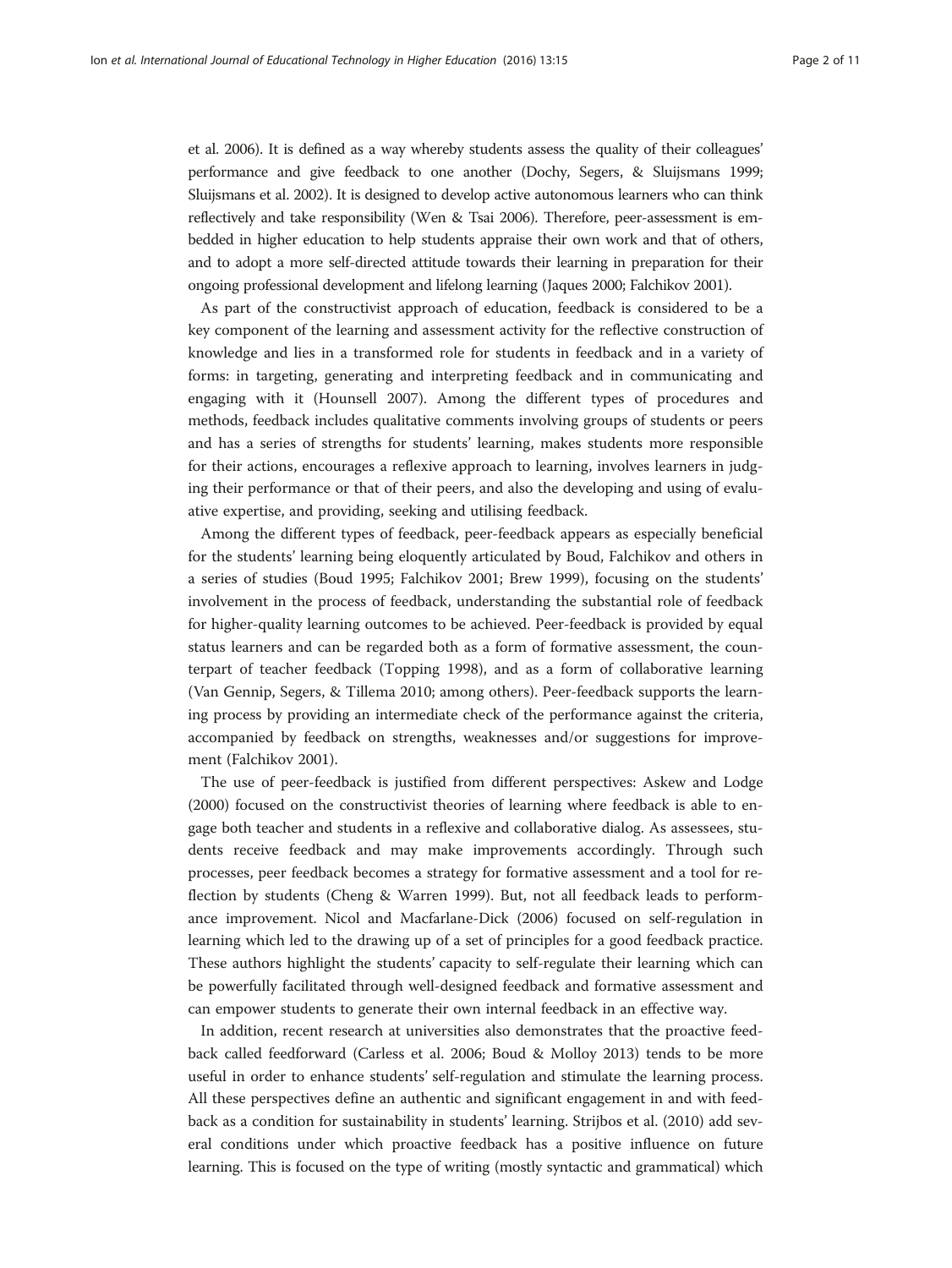feedback should provide. In the same line, the proposal of Lilly et al. [\(2010](#page-9-0)) is more generic and focuses on three aspects: content, style and clarity and so offers clues as to how feedback has to be with respect to these three axes. The proposal of Nicol [\(2011\)](#page-9-0) is even more generic or wide, for who written feedback should fulfil some formal characteristics regarding the way in which it is presented but also some characteristics which are much more general, with respect to the purpose, frequency, content, specificity of the feedback that is provided. Nicol proposes a type of feedback that is easy to understand, comprehensive, flexible, contextualised, among other characteristics.

As can be appreciated, some recurring aspects which improve the efficacy of feedback are: sufficient time should be allowed for it; that it should be specific (as demonstrated by Strijbos et al. [2010](#page-10-0)); and it must be positive and constructive (Shute [2008](#page-10-0)). There are also recurring aspects with respect to format, clarity, specificity, precision and dimension.

Starting from this background, our research aims to analyse the type of feedback students provide in peer-assessment in group work projects, to investigate students' perception towards peer-feedback for the improvement of the learning process and finally to give suggestions to promote the effective use of peer -assessment in educational programs.

Specifically, the study addresses the following questions:

- 1. What type of feedback students provide to their peers?
- 2. What are the benefits of using peer assessment in education from the students and teachers' perspective?
- 3. What are the shortcomings of using peer assessment in education field from the students and teachers' perspective?

#### Methods

In order to accomplish these objectives, exploratory research was conducted between September 2014 and June 2015, among a non-random sample of 160 students from the Autonomous University of Barcelona (UAB) undergraduate programmes in Pedagogy and Social Education.<sup>1</sup> The participants were all the students involved in the subject titled: "Organisation and groups" which was imparted in the second year. During the course students have been involved in an experience based on the use of peer-assessment. During this process, students provided peer-feedback to their colleagues. Firstly they rated and commented on two randomly assigned peers' projects, and secondly they were then asked to improve their projects based on the feedback they received. Feedback has been provided in written form, on an academic assignment, using track changes mode of word. In order to implement this task, students received at the beginning of the course specific guidelines on how they have to provide feedback, what kind of feedback they could provide and also they have been trained on the procedure.

At the end of the experience a guideline for the analysis of feedback has been designed. Data was also collected through the administration of two questionnaires: one for students and another one for teachers.

Firstly, data was gathered through the analysis of the content of the feedback provided by peers. For that purpose, a guideline of analysis have been designed based on the proposal of Nicol ([2011\)](#page-9-0) which evaluated the feedback through the following categories:

(1)Task development: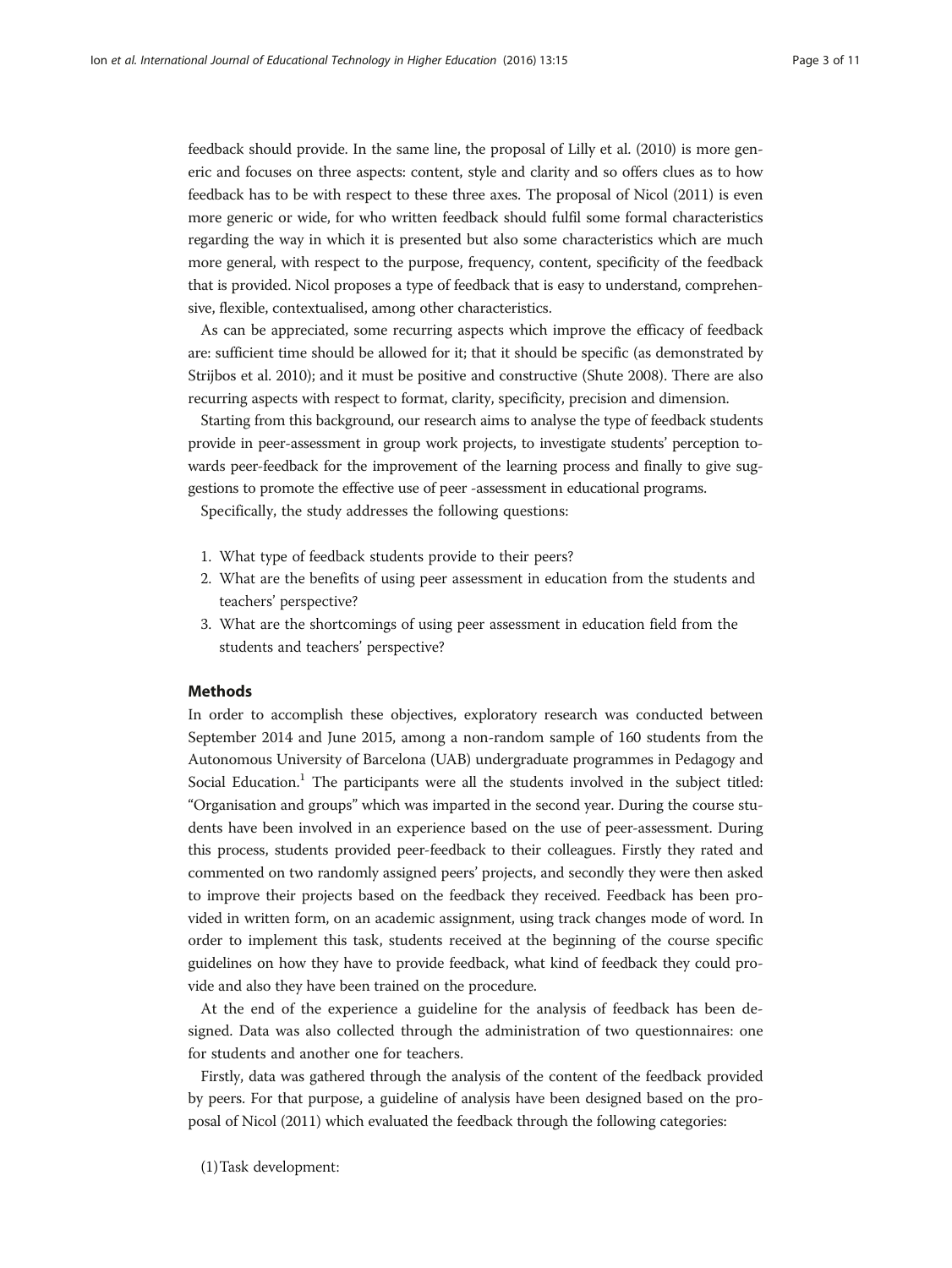- a) feedback is centred on the objectives of the task,
- b) feedback is oriented towards the learning results,
- c) feedback could be transferred to other learning tasks or other practical activities,
- d) feedback is balanced between the negative and positive aspects of the assignment,
- e) feedback enhances students' reflection,
- f) feedback stimulates the students' implication and engagement with the task,
- g) feedback refers to the students" competencies.
- (2)Formal aspects:
	- a) language correctness,
	- b) structural aspects of the assignment,
	- c) use of norms of written communication,
	- d) ability to produce changes.

(3)Motivational aspects:

- a) feedback is able to motivate and improve students' self-esteem
- b) assertiveness

Each one of these indicators is evaluated with a Likert scale from 1 (less) to 4 (a lot).

The guideline was validates and piloted by the research team and experts and improvements were made on the first version during the process.

This guideline permitted the identification of "feedback units" (the comments with sense elaborated by students in the feedback process). These units were evaluated with the indicators established in the guideline. At the end of the process, all 160 students provided a total of 637 feedback units.

Data gathered through semantic analysis was completed with information obtained through two questionnaires: one for the teachers and the other for the students. Both questionnaires contained closed items, in which each item had to be evaluated in a scale of 1 to 4. The participants could also freely express their opinion in an open section of the questionnaire. These questionnaires were validated through experts' validation

Both questionnaires contain items organised around following aspects:

- a. Satisfaction in relation to the activity: satisfaction with regard to the frequency of the feedback, to the workload, to the training received at the beginning of the activity
- b. Aspects related to the feedback received: feedback helps to develop competencies, to enhance the learning process, to improve future learning, to improve engagement with learning
- c. Aspects related to the feedback provided: feedback helps to develop competencies, to enhance the learning process, to improve future learning, to improve engagement with learning.

All 160 students involved in the experience have answered the questionnaire at the end of the process. In addition, all four teachers in charged with the subject completed the questionnaire.

#### Results

In spite of the initial exploratory nature of the study, the results presented in this paper include referential statistics to try to reach conclusions beyond the immediate data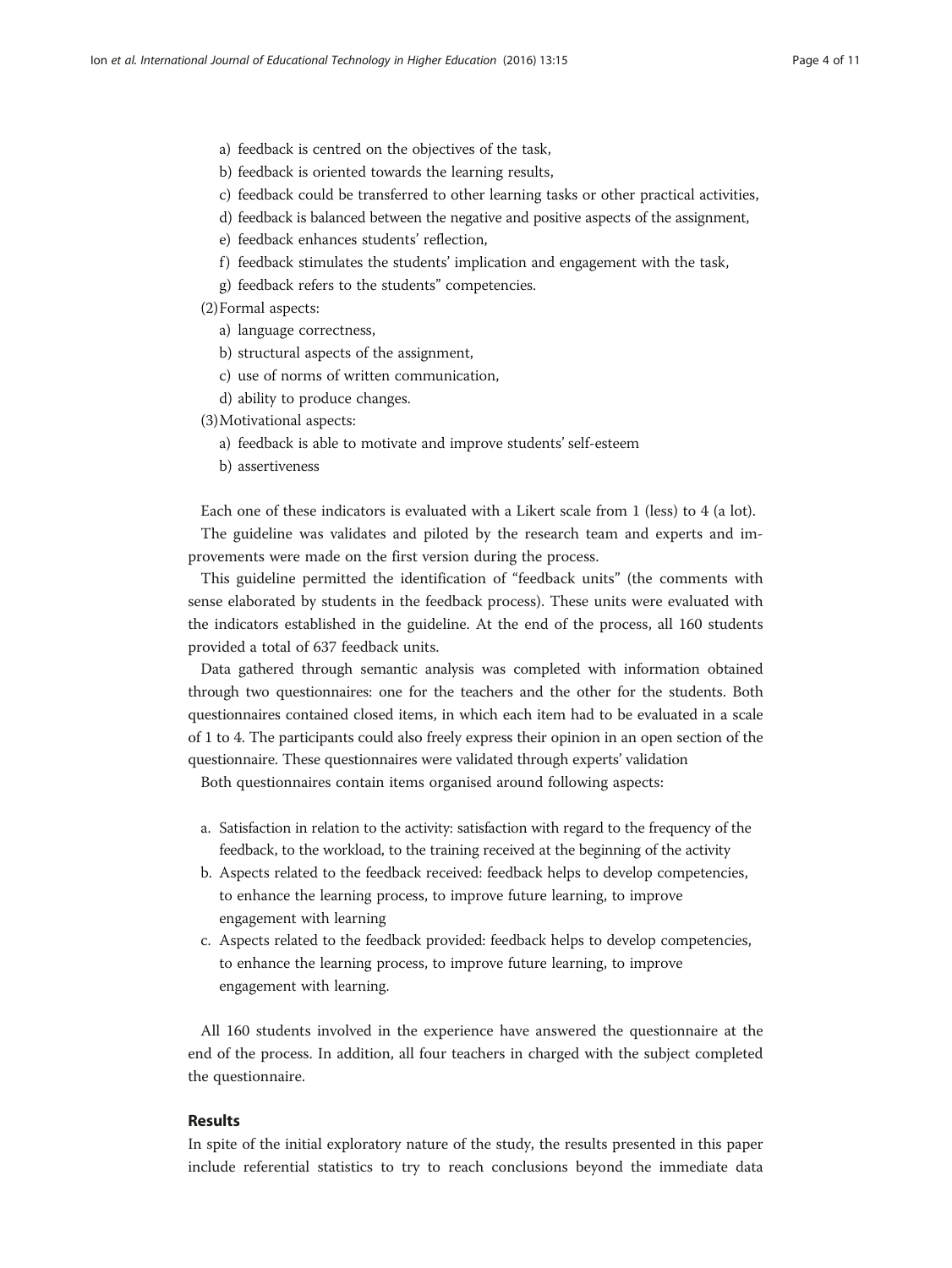alone. The results of the analysis of the frequencies of the data grouped in function of the profile of the participants (students and teachers) of the study are presented, as well as the semantic analysis of the qualitative responses obtained in the final evaluation questionnaires that both collectives responded to.

The results are divided in two main sections: on the one hand, a descriptive analysis of the type of feedback that the students have given to their colleagues; and on the other hand, the data of the questionnaires of the students and teachers on their experience of peer-assessment developed in the classroom.

#### Typology of feedback

Through an analysis of the units of feedback provided by the students, three types of feedback have been identified corresponding to the three types of regulation described by Nicol ([2011](#page-9-0)) within the theoretical framework. These types are: feedback oriented towards the task; that oriented towards motivational and emotional aspects; and the feedback regarding structural aspects of the activity.

With respect to the first type of feedback, 54 % of the units of analysis made reference to indicators related with the task, 25 % was linked to indicators related with motivational and emotional aspects and the remaining 21 % to aspects linked to the structure of the task.

The types of feedback for each one of these categories were distributed in the following way: in the case of feedback that is task-oriented, we note that the bulk of the feedback is related to the learning results linked to the task ( $n = 285$ ), followed by feedback regarding the objectives of the task (relevant:  $n = 273$ ), feedback that fosters reflection and the processes of self-regulation ( $n = 228$ ), feedback that makes reference to the level of implication of the students in the task  $(n = 218)$ , followed by feedback enabling transfer to other tasks ( $n = 213$ ). Finally, the feedback is balanced in that it refers to both positive and negative aspects of the task ( $n = 208$ ) and makes reference to the acquisition of competencies ( $n = 185$ ).

As regards the second category of feedback, which refers to structural elements, we note that most of the feedback encourages the receivers to make changes in their work ( $n = 207$ ), followed by the feedback oriented towards the structure of the work ( $n = 205$ ) and the use of drafting standards and finally, linguistic correction. The third category of feedback, regarding motivational aspects, highlights the texts which reinforce self-esteem  $(n = 323)$ , followed by those that make use of assertiveness to stress the importance of the positive or the negative aspects in the accomplishment of the activity ( $n = 286$ ).

The distribution of the different types of feedback is illustrated in Fig. [1](#page-5-0).

#### Students' perceptions about peer-assessment

When the activity ended, the students were requested to answer the questionnaire to measure their perceptions in relation to three groups of variables: (1) general perception regarding the accomplished activity; (2) evaluation of feedback received; and (3) evaluation regarding the intention of the feedback offered.

Whole participants, both students and teachers have expressed their satisfaction with the experience of peer-feedback and they consider that this has helped them to improve the learning process.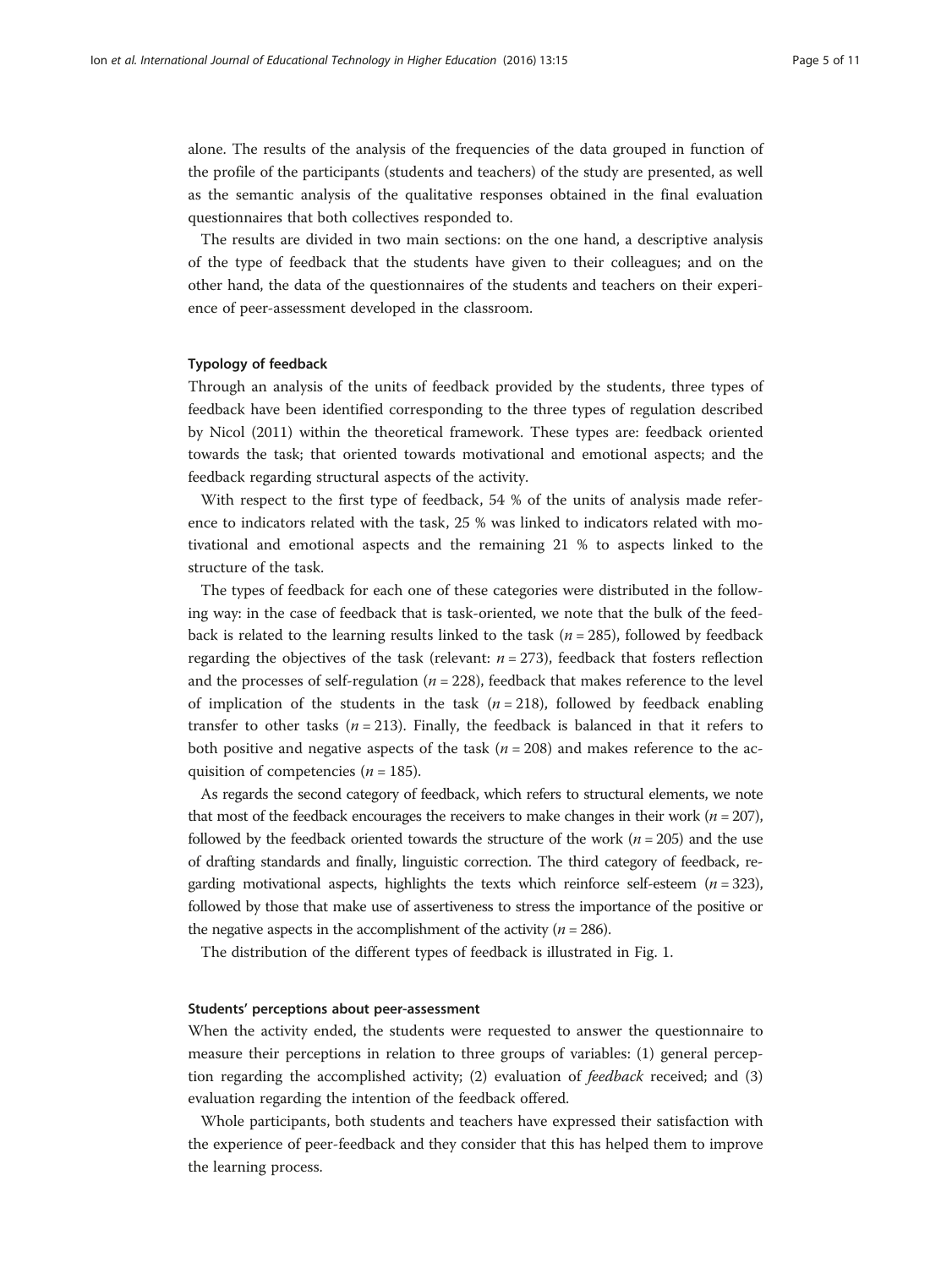<span id="page-5-0"></span>

From the general perception of the students (Table 1), it can be observed that all the aspects considered have received a very positive assessment, above 2 of a scale of 1 to 4. The participants consider that the feedback has helped them to improve on their future tasks (feedforward) with a score of 3,14, and it has helped them to increase their level of implication in their learning (3,03), followed by the perception that the activity has helped them to improve their competencies (2,97).

The proactive role of feedback in the enhancement of future tasks has been highlighted by the participants in the open-ended section of the questionnaire. They point the fact that the feedback received has been useful given because it permitted them to: know how to rectify thanks to the help provided by others (Group 1). It has helped them not only to *accept constructive criticism, but also to know how to do their* work better in the future (Group 2).

With regard to the second most valued aspect linked to a better involvement of the students with the activity that they are developing, the opinions of the participants emphasise this aspect: "Being able to evaluate all the members of the group so that the participation and implication of all of them are reflected (Group 3).

| Items                                                                        | Students' perception<br>(means) | Teachers' perception<br>(means) |
|------------------------------------------------------------------------------|---------------------------------|---------------------------------|
|                                                                              |                                 |                                 |
| Feedback has helped to improve the learning process of the<br>student.       | 2,86                            | 2,5                             |
| Feedback has been useful to improve the future activities of<br>the student. | 3,14                            | 3                               |
| Feedback has increased the motivation of the student.                        | 2,61                            | 2                               |
| Feedback has heightened the involvement of the student in<br>the activities. | 3,03                            | 3                               |
| The frequency of the Feedback has been appropriate.                          | 2,53                            | $\mathfrak{D}$                  |
| The workload for the student has been acceptable.                            | 2,64                            | 2,5                             |
| The workload for the teachers has been satisfactory.                         |                                 | 2,5                             |

Table 1 Perception of the teachers and students in relation to the usefulness of the feedback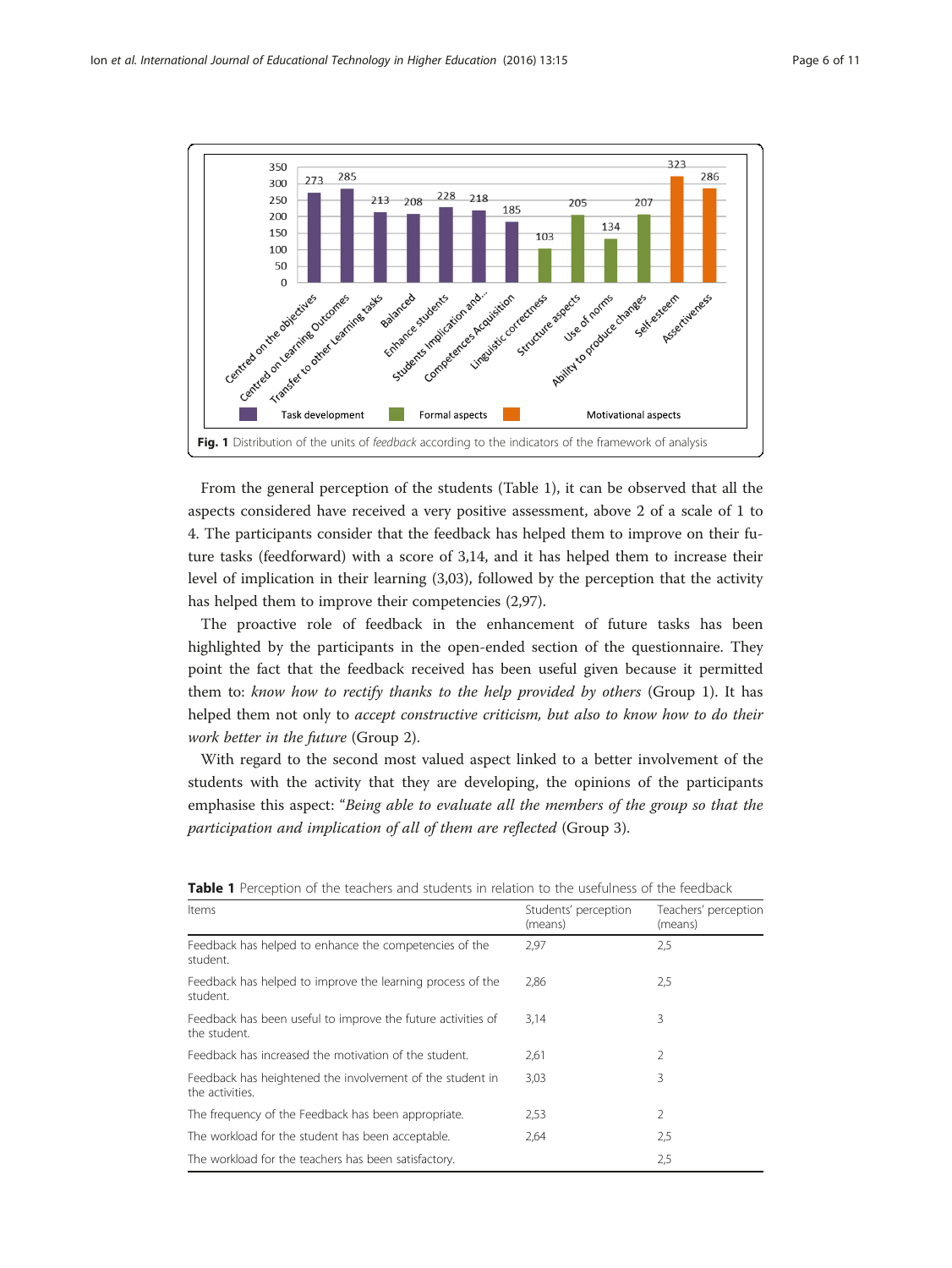Thirdly, the enhancement of competencies linked to the subject is positively valued. Regarding to this aspect, the students also highlight it as one of the most positive points of the activity carried out, confining it principally to the learning that is produced between peers:

Learning about ourselves, without the pressure of knowing that there is an evaluator that has assessed you. Feedback between colleagues produces horizontality, permitting proximity, trust and a greater comprehension and development of the competencies required (Group 4).

The aspect with the lowest evaluation is related to the frequency of the *feedback* that the students have received, obtaining a score of 2,53. This could be linked to the delay of some groups in forwarding their scores of feedback to their colleagues, and the consideration that they would have been more useful if they were returned in good time in order to introduce changes in the work to be undertaken.

#### Perhaps the weakest point has been the timing of the return of feedback (Group 5).

If we contrast this block of items with the opinion of the teachers, we can see that the results coincide, although the students tend to evaluate all the aspects at a higher level. The teachers coincide that the feedback has contributed to improve the future activities of the students (mean of 3 out of 4) and it has helped them to increase their participation and engagement. On a second level, the assessments are found with respect to the usefulness of the feedback to enhance the competencies of the students, to improve the learning process (2,5) and finally it was assessed that the feedback has contributed to boost the motivation of the students in the activities (2 out of 4). Just as for the case of the students, the teachers coincide that the weak point of the experience has been the frequency of the feedback (2 out of 4). Table [1](#page-5-0) systematises the information relative to the usefulness of the feedback according to the perception of the teachers and the students.

The results obtained in the aspects concerning the assessment of *feedback* received on the part of the participants, as well as the assessment of their intentionality with those that offered feedback to the rest of the colleagues that participated are outlined in Fig. 2. The first aspect that can be highlighted is the tendency of the students to appraise markedly higher the evaluations that they have offered to the rest of the students in all the indicators posed.

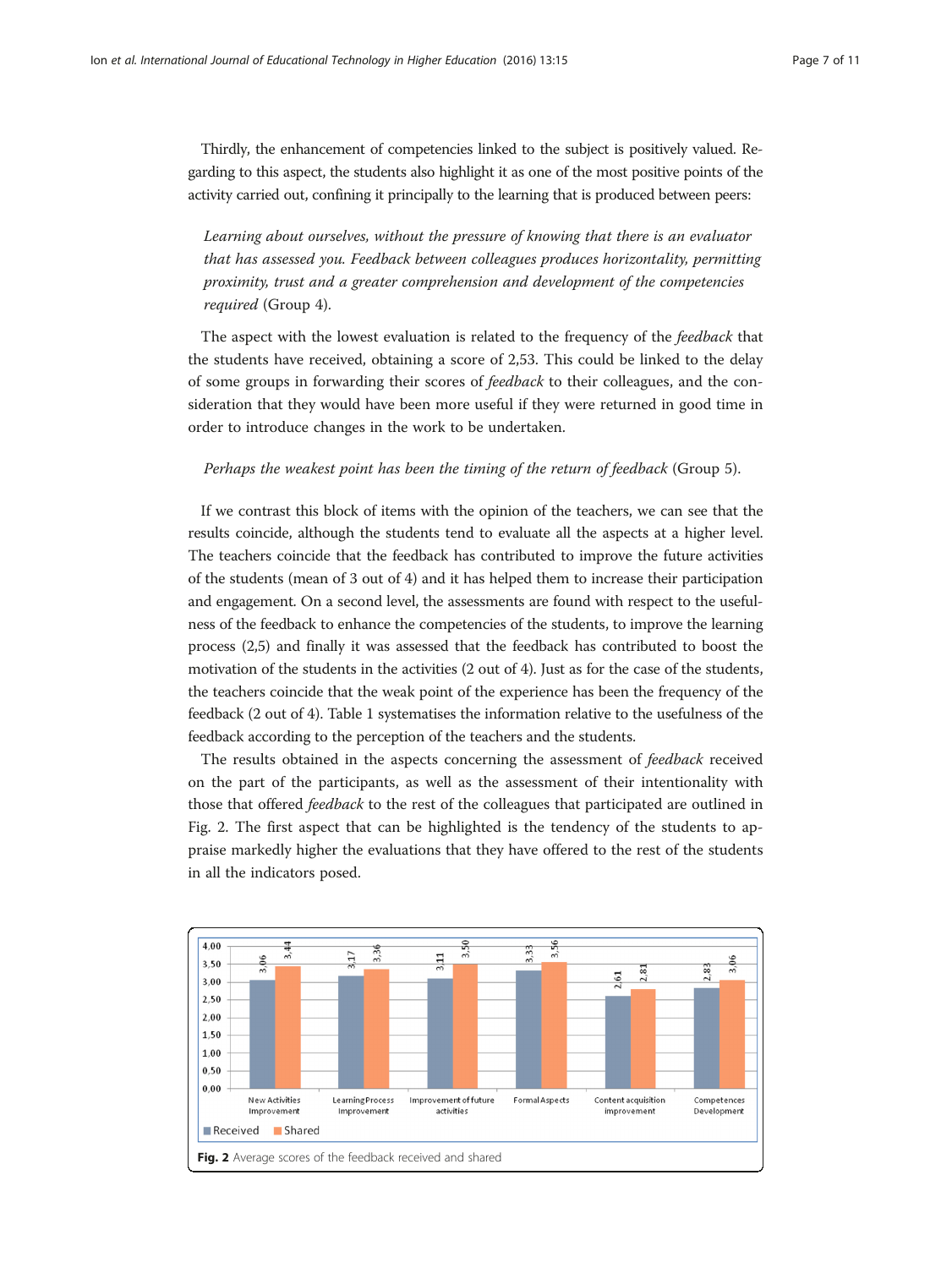The one that scored highest in both cases is the one which is linked to the formal aspects of the task (drafting, orthography, presentation, linguistic correction, style etc.), which receives a mean score of 3,56 in that offered, and 3,33 in what is received. Hereafter, we can see that a score of 3,50 appears for feedback offered, and 3,11 for feedback received. The capacity of the indications to motivate to keep working and improve future activities, an aspect that is related with feedforward, together with an enhancement of future activities, receives a score of 3,44 in the feedback that is offered, and 3.06 in the assessment of what is received. These two aspects, which are placed in second and third place respectively, are related with the factor which the students have appreciated most of the experience, linked to the capacity of *feedback* received to enhance future activities.

The improvement of the learning process appears to be rated in fourth place in the feedback offered (3,36 points on average), and in second place in the feedback received (3,17 points), and this would be linked to the units of feedback analysed, 54 % of which is related to the task. The item with the lowest score is related to the capacity of the feedback to foster a greater knowledge of the specific content of the subject, which received a score of 2,81 in the feedback offered, and 2,61 in the feedback received.

Finally, the open responses of the students underline the potentialities and the points to be improved with regard to feedback. Among the positive evaluations of the experience, aspects that are linked with peer-learning are emphasised, as well as selfreflection of the actual activity and learning.

The strong point is the acquired horizontal learning, integrating different points of view (Group 7).

Among the negative evaluations of the experience, besides the lack of time to introduce changes once the *feedback* of the colleagues is received, aspects not directly related to the experience of feedback carried out are emphasised, like those of the lack of collaborative working in the team and the low level of involvement of some students.

Regardless of the quantity of feedback received, if we are not in a cohesive group and that we don't all collaborate together, it will be difficult to resolve the activities correctly (Group 10).

#### Discussion and conclusions

The results of the study demonstrate the role of peer-feedback in the students' learning process. Students were involved in an active way in the feedback process with their peers, declaring that through this process they learned not only how to better solve their tasks but also how to solve similar tasks in the future. This proactive feedback called feedforward has a high potential to enhance students' self-regulation and stimulate the learning process (Carless et al. [2006](#page-9-0); Boud & Molloy [2013](#page-9-0)) and define authentic and significant engagement in and with feedback as a condition for the sustainability in students' learning.

In relation to the types of feedback, as we have observed, feedback offered during the process is mainly oriented to task solving and is characterised by the information on how to improve work and how to take learning further. This proactive dimension of the feedback associated to the self-regulation of learning facilitates students' learning and help them to become active, responsible and reflective practitioners, improve the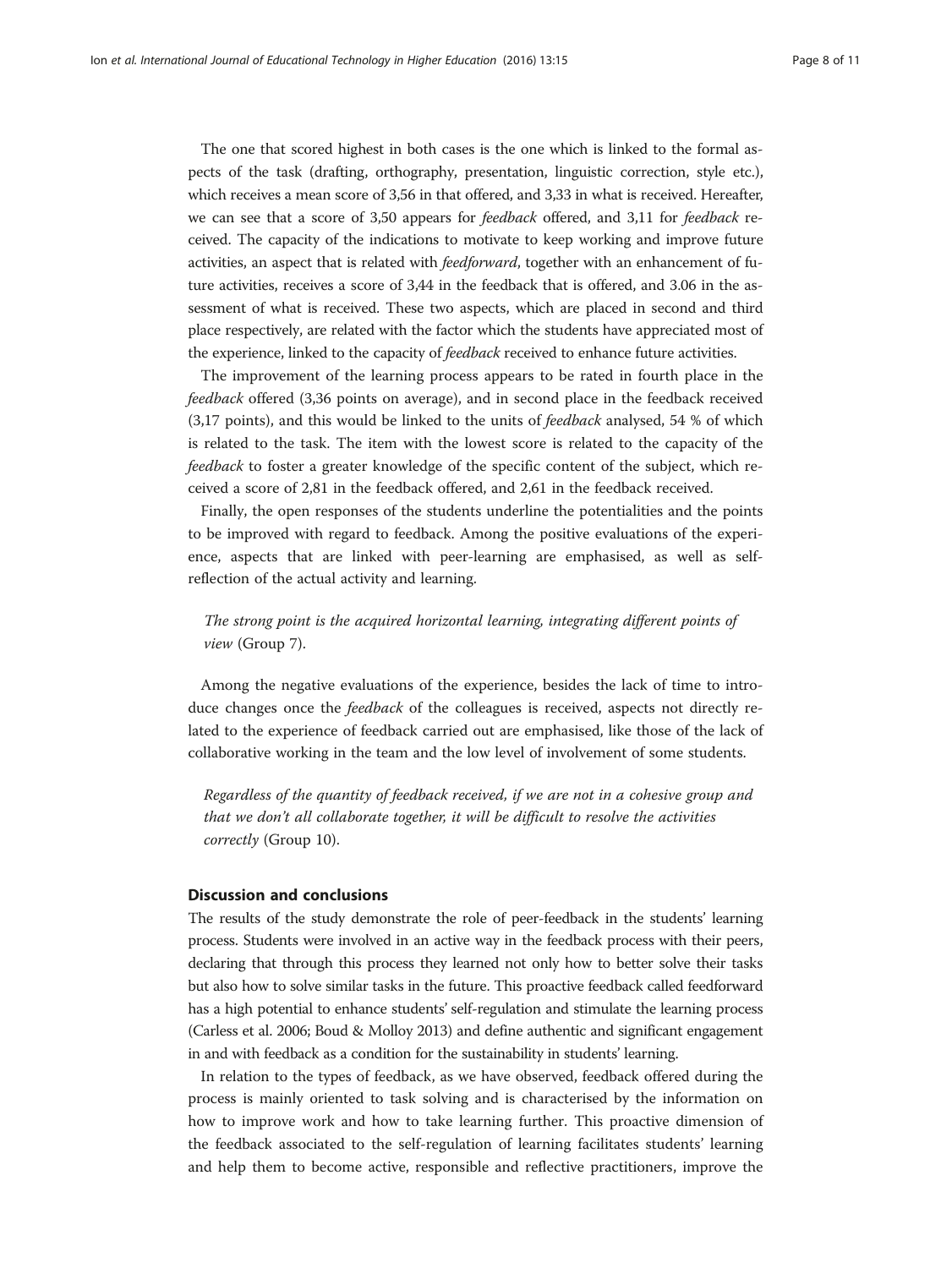quality of learning and provide formal accountability and accreditation of knowledge (Wen et al. [2006;](#page-10-0) Shute [2008\)](#page-10-0). This approach certainly reinforces the positions of many authors, like that of Nicol and MacFarlane-Dick [\(2006\)](#page-9-0), who defend the formative dimension of feedback in the teaching and learning process, and specifically, for assessment purposes.

The motivational role of the feedback is also an important component in the regulation process. The results show the feedback is characterized by the emotional elements which stimulate the implication of students, in line with Kimbell and Stables ([2008](#page-9-0)) studies that highlight the importance of the support offered to students in order to increase their level of responsibility for their own learning and autonomy.

The research results also demonstrate the high level of satisfaction for both teachers and students with peer-feedback. Students and teachers agreed that feedback helps students to better learn and develop their competencies. In addition, it helps them to get engaged with the learning process and to increase their self-regulation abilities.

Comparing the students' perception through the questionnaires on the intention of their feedback and the perception on the usefulness of feedback received, the results are coherent. They give a critical role to the feedback for future activities, and to feel motivated to continue studying and to improve their learning. These results are also confirmed by the semantic analysis of the feedback units. Moreover, comparing to the type of feedback students really provide, we can observe some divergences. While students perceive feedback they provide is oriented to improve structural aspects of the task, analysing the feedback provided to their colleagues demonstrates that the main type of feedback is oriented to the improvement of task solving. This situation needs further clarification in the future in spite studies as carried out by Simpson and Clifton ([2015](#page-10-0)) reached similar results showing the feedback developed during the peer review process is focused on style and presentation preferentially to content.

The data reveals that students and teachers are highly satisfied with the peerfeedback in the assessment process. The horizontal learning, motivation and implication make students more aware of their learning process represent their arguments supporting the strong points of peer-feedback in order to make it positive and constructive (Shute [2008](#page-10-0)). The critical points which should be improved are related to the time delivery of the feedback that is too slow in some cases, the amount of work and the difficulties teachers experiment to monitor the changes in the revised task. All these weak points should be improved in order to ensure an authentic and sustainable learning as demonstrated by Strijbos et al. ([2010](#page-10-0)).

In short, the results of the research suggest the benefits of transferring the protagonist role from the teachers to the students in search of a more dialogic feedback, in which students are the judge of their own learning process (Orsmond et al. [2000;](#page-9-0) Boud & Molloy [2013\)](#page-9-0) and changing the attention of the teachers (as the only ones that offer feedback) towards the students and what they can do (Ruegg [2015\)](#page-9-0).

This has led us to propose future projects of educational innovation and research, analysing in depth the peer-feedback process where students are involved, in which they have a more active role in the processes of feedback and this being self-regulated and dialogic and evidently implicating that the student is involved, knows and applies the standards of work, utilises information that is obtained to improve their work for future occasions and reflects about the quality of it.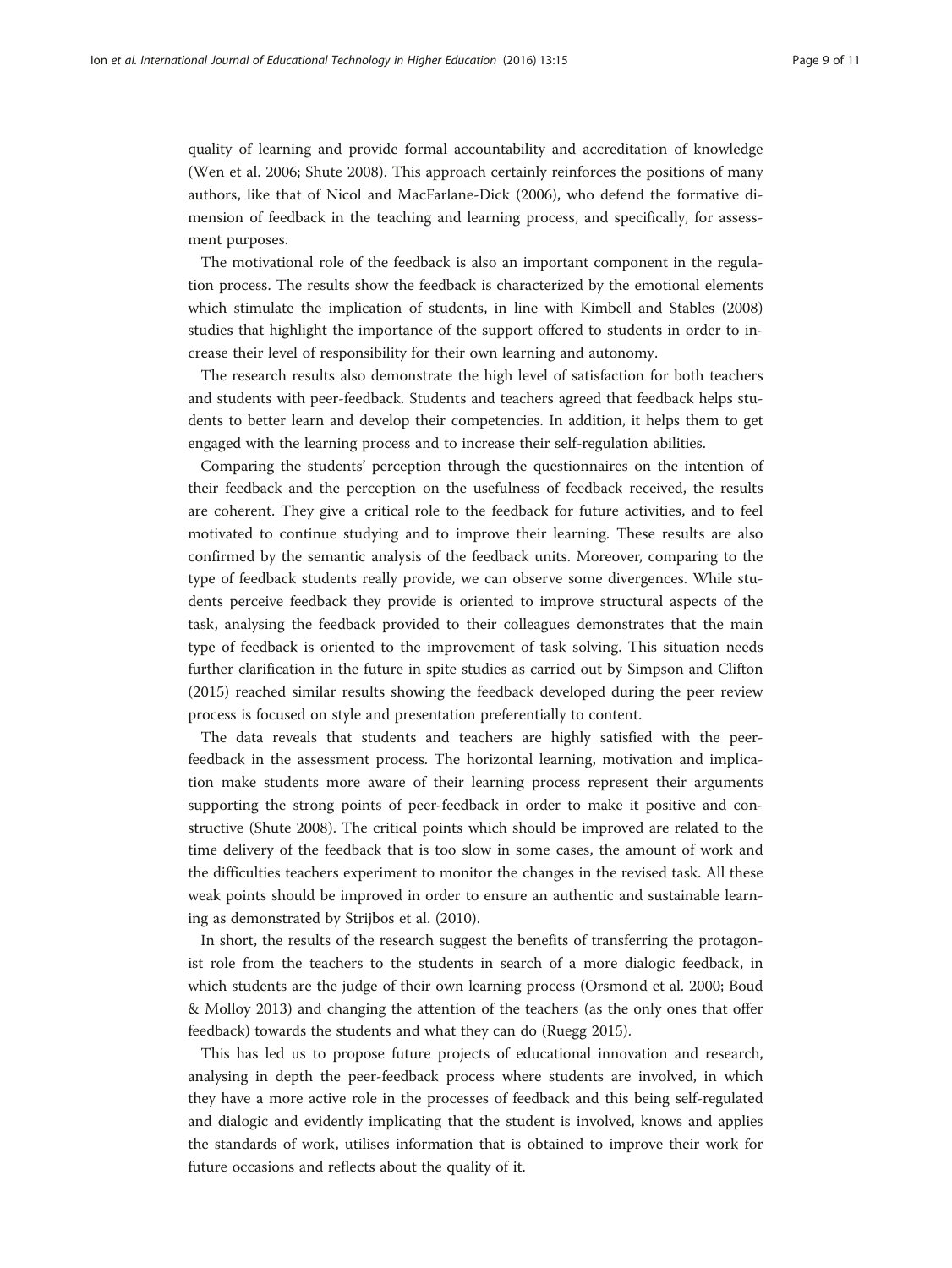<span id="page-9-0"></span>We would like to point out some of the limitations of the research which we identify for future lines of study. On the one hand, as we previously explained in the methods section, the results we have obtained only make sense within the frame of the subjects analysed. Therefore it would be interesting to carry out similar research with a larger sample made up of different types of courses. On the other hand, taking into account the feedback conceptualisation proposed by Nicol (2011), other dimensions which define the feedback process could be analysed; for example, the forms of feedback proposed by Guasch et al. (2013): corrective, suggestive, epistemic, and informative and to analyse in-depth the consequences of the feedback provided through longitudinal studies.

To conclude, we want to emphasise that despite the evidence that peer-feedback has advantages for students, more student and teacher training should be given on this topic. The training in written feedback through digital tools should take into account the developing of strategies for providing teachers and students with knowledge and methodology on the type and characteristics of a good feedback, especially because of its potential to improve students' self-regulation skills and produce sustainable and long term learning.

#### Endnotes

<sup>1</sup>This research forms part of the innovative project: "Design, implementation and evaluation of sustainable feedforward experiences" (REDICE 2014–966), funded by University of Barcelona

Received: 13 September 2015 Accepted: 18 January 2016 Published online: 01 April 2016

#### References

- Askew S, Lodge C (2000) Gifts, ping-pong and loops Linking feedback and learning. In: Askew S (ed) Feedback for Learning. Routledge Falmer, London, pp 1–18
- Biggs J (2003) Calidad del aprendizaje universitario. Cómo aprenden los estudiantes. Narcea, Madrid
- Boud D, Molloy E (2013) Rethinking models of feedback for learning: the challenge of design. Assess Eval High Educ 38(6):698–712
- Boud D (1995) Enhancing learning throught self assessment. Kogan Page, London
- Brew (1999) Towards autonomous assessment: using self -assessment and peer assessment. In: Brown S, Glasner A (eds) Assessment matters in higher education: choosing and using diverse approaches. Society for Research into Higher education and Open University Press, Buckingham, pp 48–63
- Carless D, Joughin G, Mok MMC (2006) Learning-oriented assessment: principles and practice. Assess Eval High Educ 31(4):395–398
- Cheng W, Warren M (1999) Peer and teacher assessment of the oral and written tasks of a group project. Assess Eval High Educ 24(3):301–314
- Dochy F, Segers M, Sluijsmans D (1999) The use of self-, peer- and co-assessment in higher education: A review. Studies in Higher Education 24:331–350
- Falchikov N (2001) Learning together. Peer tutoring in higher education. Routledge Falmer, London
- Giles A, Martin S, Bryce D, Hendry G (2004) Students as partners in evaluation: student and teacher perspectives. Assess Eval High Educ 29(6):681–685
- Guasch T, Espasa A, Alvarez IM, Kirschner PA (2013) Effects of Teacher and Peer Feedback on Collaborative Writing in an Online Learning Environment. Distance education 34(3):324–338

Hounsell D (2007) Towards more sustainable feedback to students. In: Boud D, Falchilov N (eds) Rethinking assessment in higher education. Learning for the longer term. Routledge, London, pp 101–113

Jaques D (2000) Learning in groups: A handbook for improving group work, 3rd edn. Kogan Page, London Kimbell R, Stables K (2008) Researching Design Learning. Springer, London

Lilly J, Richter M, Rivera-Macias B (2010) Using feedback to promote learning: student and tutor perspectives. Practitioner Research in Higher Education 4(1):30–40

Nicol D (2011) Good designs for written feedback for students. In: McKeachie WJ, Svinicki M (eds) McKeachie's Teaching Tips: Strategies, Research, and Theory for College and University Teachers, 13th edn. Wadsworth, Cengage Learning, Belmont USA, pp 108–124

- Nicol D, MacFarlane-Dick D (2006) Formative assessment and self -regulated learning: A model and seven principles of good feedback practice. Studies in Higher Education 31(2):199–218
- Orsmond P, Merry S, Reiling K (2000) The use of student-derived marking criteria in peer and self-assessment. Assess Eval High Educ 25(1):21–38

Patri M (2002) The influence of peer feedback on self- and peer assessment of oral skills. Language Testing 19(2):109–131 Ruegg R (2015) Differences in the Uptake of Peer and Teacher Feedback. RELC Journal 46(2):131–145